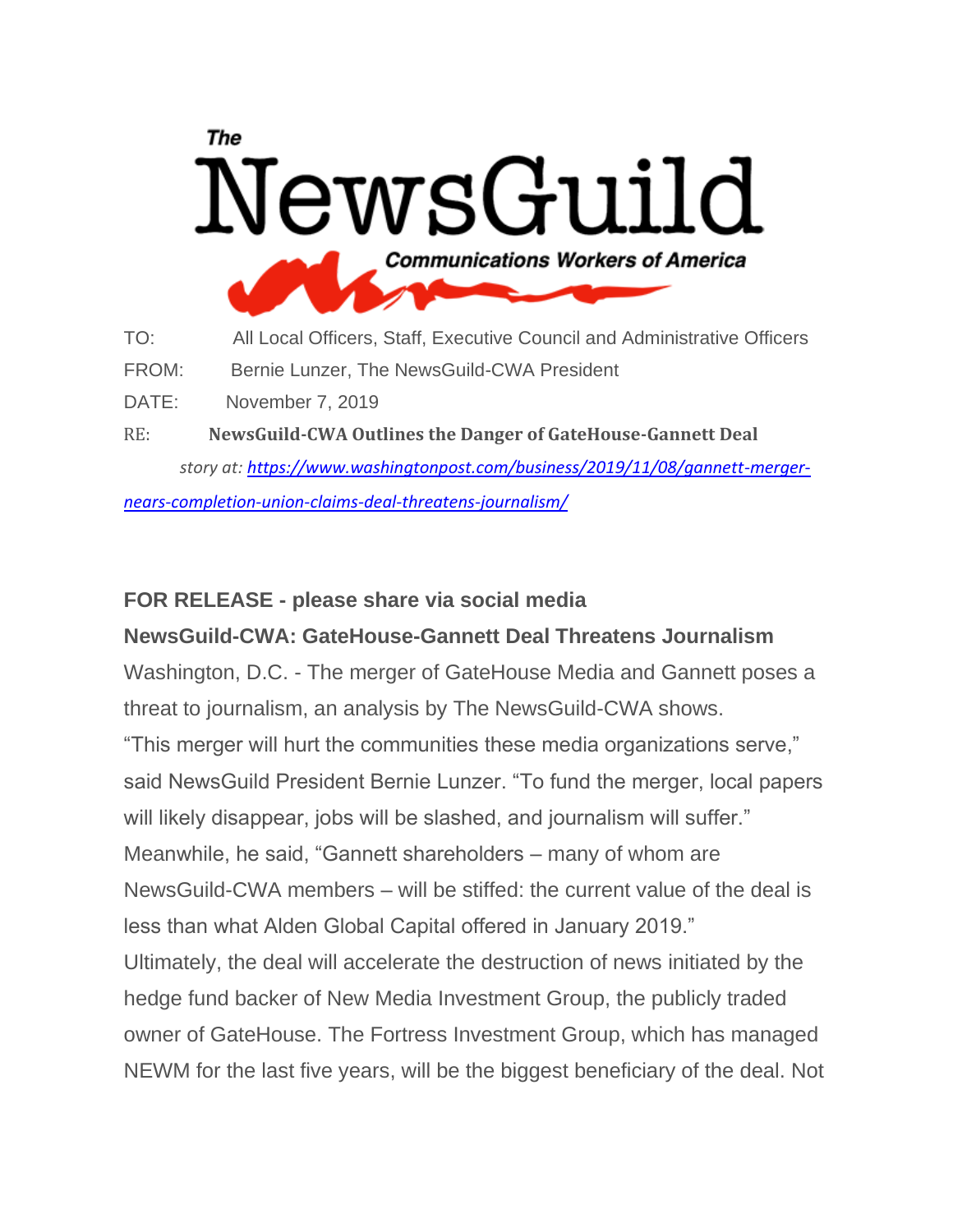only has Fortress extracted excessive cash from the company – cash that could have financed 336 reporters at local newspapers – but it is scheduled to receive a golden parachute when it finally stops managing the company at the end of 2021. As New Media investor Leon Cooperman put it on a recent investor call, "They're going to walk away with millions of dollars. It's just morally wrong."

Who else will benefit? Apollo Global Management LP will loan the new Gannett nearly \$1.8 billion at an interest rate of 11.5 percent. That is 3 percent higher than any current long-term loan obligation at the company. That interest rate premium could pay the salaries of 320 reporters. Paying off that loan will burden the new Gannett to the point where it will have to choose between jobs and default. This tug-of-war will result in further hits to local news. If the U.S. enters a recession and advertising plummets: Apollo will gain seats on the board of directors and begin the company's takeover. "It's hard to see how anyone can see this as anything more than a callous piece of financialization meant to create short-term profit at the expense of the newspapers whose employees strive every day to shed light on darkness," Lunzer said. "Gannett investors should look at our information and take it seriously. It is hard to see anything of value in this deal, and we believe it is fatally flawed.

"If we had a vote, we would vote no."

The NewsGuild-CWA will hold management to the assurances they have given to "high-quality journalism and community leadership," Lunzer said. "We will fight job cuts, newspaper closures, and community desertion at the new Gannett – if investors approve the merger. We will demand that the merged entity to invest in the future and not reward corporate greed."